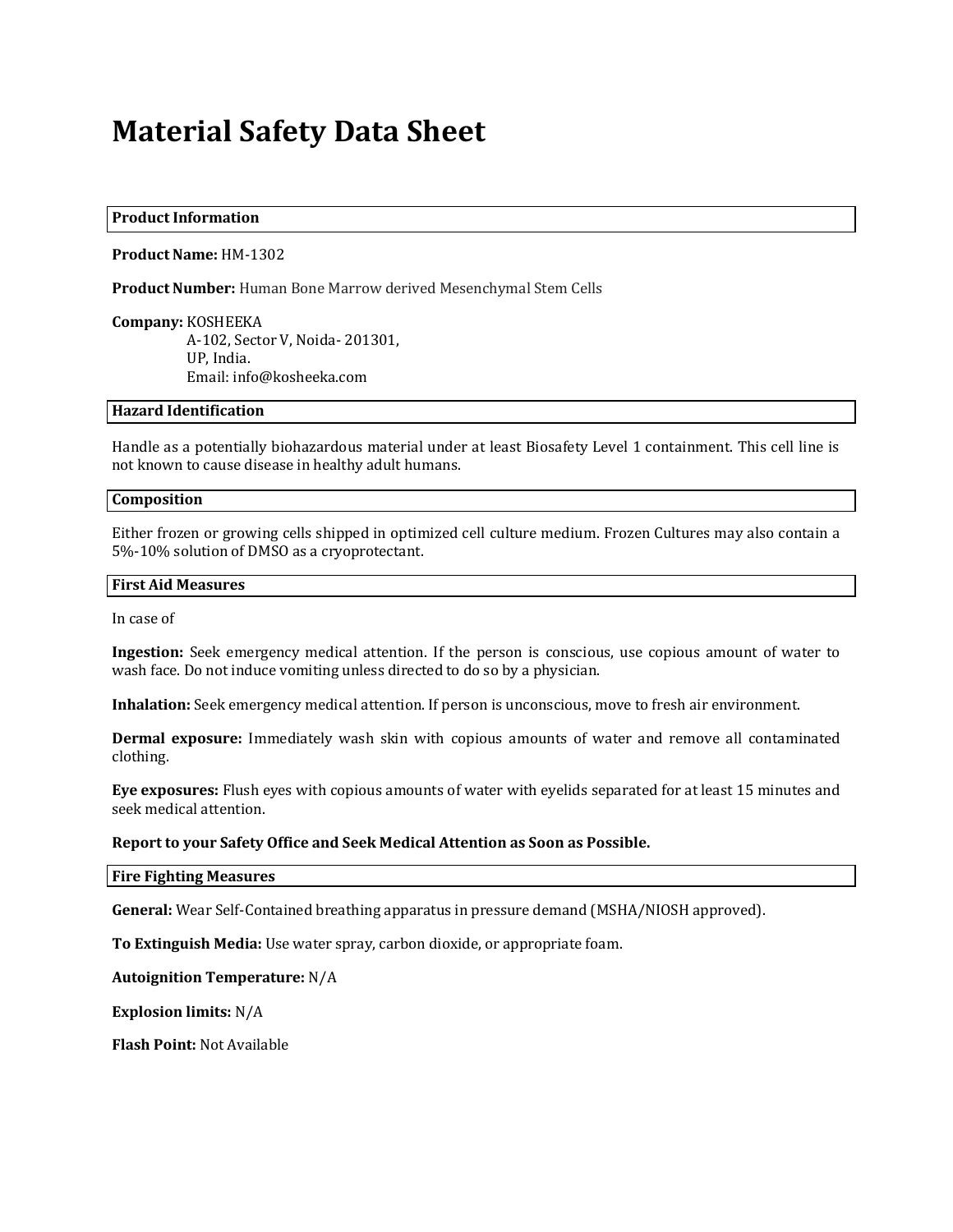## **Accidental Release Measures**

**Use Personal Protective Equipment (PPE):** Use Splash Goggles, Chemical Resistant Gloves, and appropriate lab clothing to prevent skin exposure. Whenever workplace conditions warrant respirator use, follow a respiratory protection program that complies with OSHA 29 CFR 1910.134 and ANSI Z88.2 requirements or European Standard EN 149.

**Clean Up Patient/Victim:** Wash body with soap and water. Work clothes should be laundered separately before re-use.

**Equipment/Environment:** Gently cover any spill with paper towels and apply 1% sodium hypochlorite (start applying from the spill periphery and work towards the center); allow sufficient contact time before clean up (30 min).

**Note:** The use of additional PPE depends upon the working conditions.

## **Handling and Storage**

Handle and store according to instructions on product information sheet and label. Follow established laboratory procedures when handling material.

## **Exposure Control/ Personal Protection**

- The use and storage of this material requires user to maintain and make available appropriate eyewash and safety shower facilities.
- Use fume hood or biosafety cabinet to keep airborne concentrations a low as possible.
- Use Personal Protective Equipments.
- No exposure limits have been established.

## **Physical and Chemical Properties**

No Information is available for PH, Viscosity, solubility, Vapor Pressure, Vapor Density, Boiling Point, Evaporation Rate, Freezing/Melting Point, Decomposition Temperature, or Molecular Weight.

#### **Stability and Reactivity**

**Chemical Stability:** Stable.

**Conditions to Avoid:** No information available.

**Hazardous Decomposition Products:** No information available.

#### **Hazardous Polymerization:** No information available.

#### **Toxicological Information**

**Toxicity:** Data not available.

**Effects of Long Term or Repeated Exposure:** Data not available.

## **Chronic Exposure–(Teratogen/ Mutagen/ Reproductive Hazard):** Data not available.

No Information was found in relation to: RTECS, LD50/LC50, Carcinogenicity, Epidemiology, Teratogenicity, Reproductive effects, Mutagenicity, or Neurotoxicology.

**Note:** The toxicological properties of this substance have not been fully investigated.